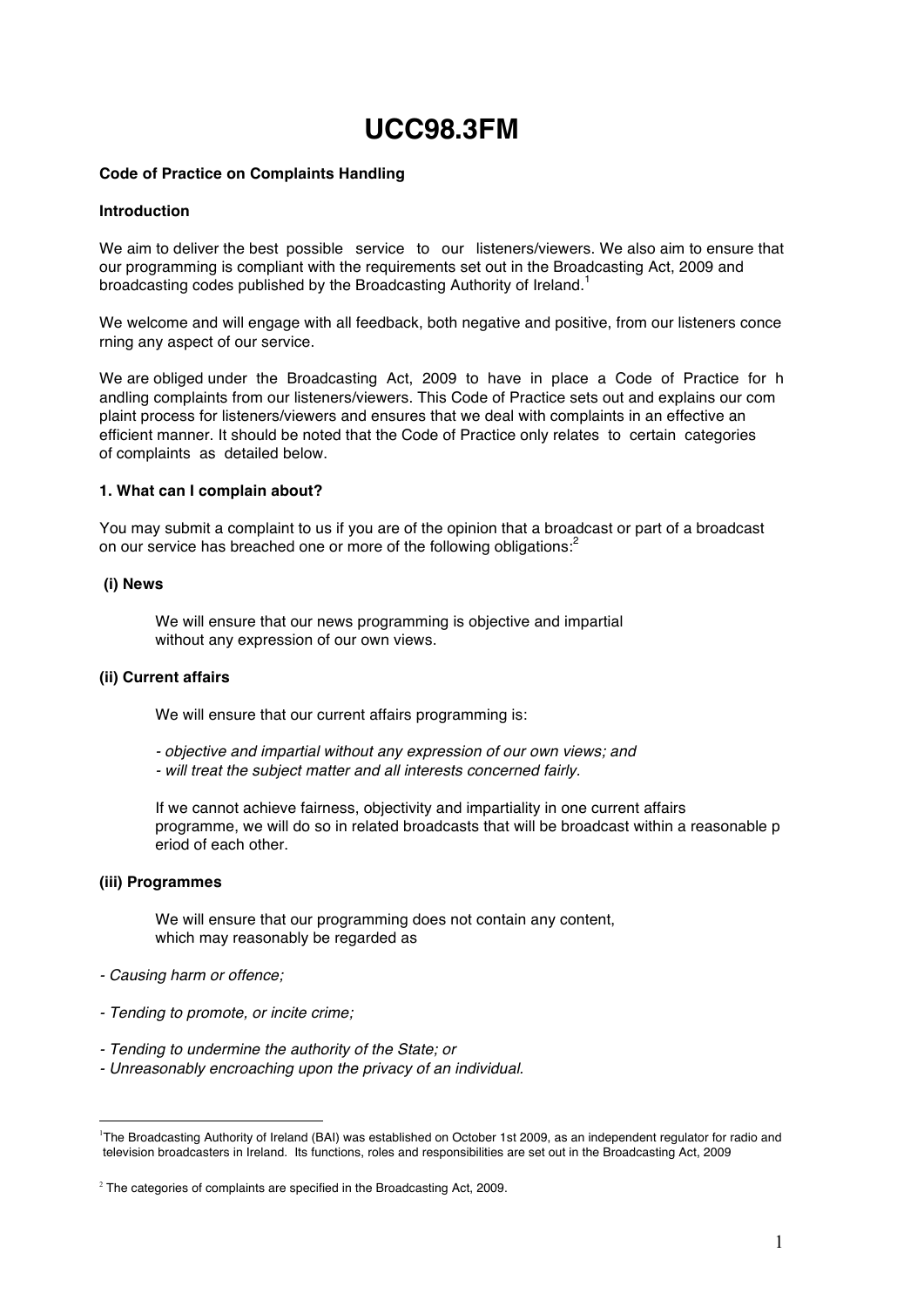We also will ensure programming is in compliance with the BAI Code of Programme Standards

# **(iv) Commercial Communications<sup>3</sup>**

All commercial communications broadcast by us will be in compliance with the BAI General Commercial Communications Code and the BAI Children's Commercial Communications C ode.

If you have a complaint that does not fall under the categories set out in (i) to (iv) above, we would invite you to avail of our feedback/complaints facility at BAI Code of Programme Sta ndards

If your complaint concerns alleged defamation, you should refer to the BAI Right of Reply Scheme.<sup>4</sup>

The BAI codes can be accessed at www.bai.ie or are available on request from the BAI offices.

## **2. How do I make a complaint?**

You can first contact us by telephone, email (radio@ucc.ie) or letter (see section 4) and inform us of your complaint. A member of our staff will contact you to discuss what concerned you and attempt to resolve the matter to your satisfaction. If we cannot resolve your complaint to your satisfaction, and you are satisfied that your complaint is covered by this Code of Practice, you should submit the following details in writing (letter, fax or email):

- Your name and address:<sup>5</sup>
- The category of complaint; (please refer to the categories of complaints in 'What I can co mplain about?' above)
- The date, time and channel of broadcast:
- The name of the programme, news item or advertisement/commercial communication t hat you have viewed/heard and which is the subject of your complaint;<sup>6</sup>
- Detail exactly what, in the broadcast, concerned you;

In order for your complaint to be accepted and considered, it must include the above details and must refer to a programme, advertisement or other form of commercial communication already broadcast on our service. To assist complainants a 'Complaint Form' is available to download from our website.

If, by reason of disability or other good reason, you are unable to submit the complaint in writing, please contact us and we will assist you to do so.

UCC98.3FM is committed to protecting the rights and privacy of individuals in accordance with the Data Protection Acts 1988 – 2003.

We will not accept complaints which we deem to be of a frivolous or vexatious nature.

 <sup>3</sup> Commercial Communications is defined in section 2 of the BAI General Commercial Communications Code and includes, inter alia, ad vertising, sponsorship, teleshopping and product placement. Members of the public are asked to refer to the BAI Code.

<sup>4</sup> The Right of Reply Scheme was prepared by the BAI pursuant to section 49 of the Broadcasting Act, 2009.

<sup>5</sup> The name of the complainant will not be published without his/her prior consent, for example, where a complaint is upheld. The contact details are for use by UCC98.3FM only.

<sup>6</sup> UCC98.3FM is not obliged to send you a copy of any broadcast. You yourself should have heard/viewed the broadcast in question.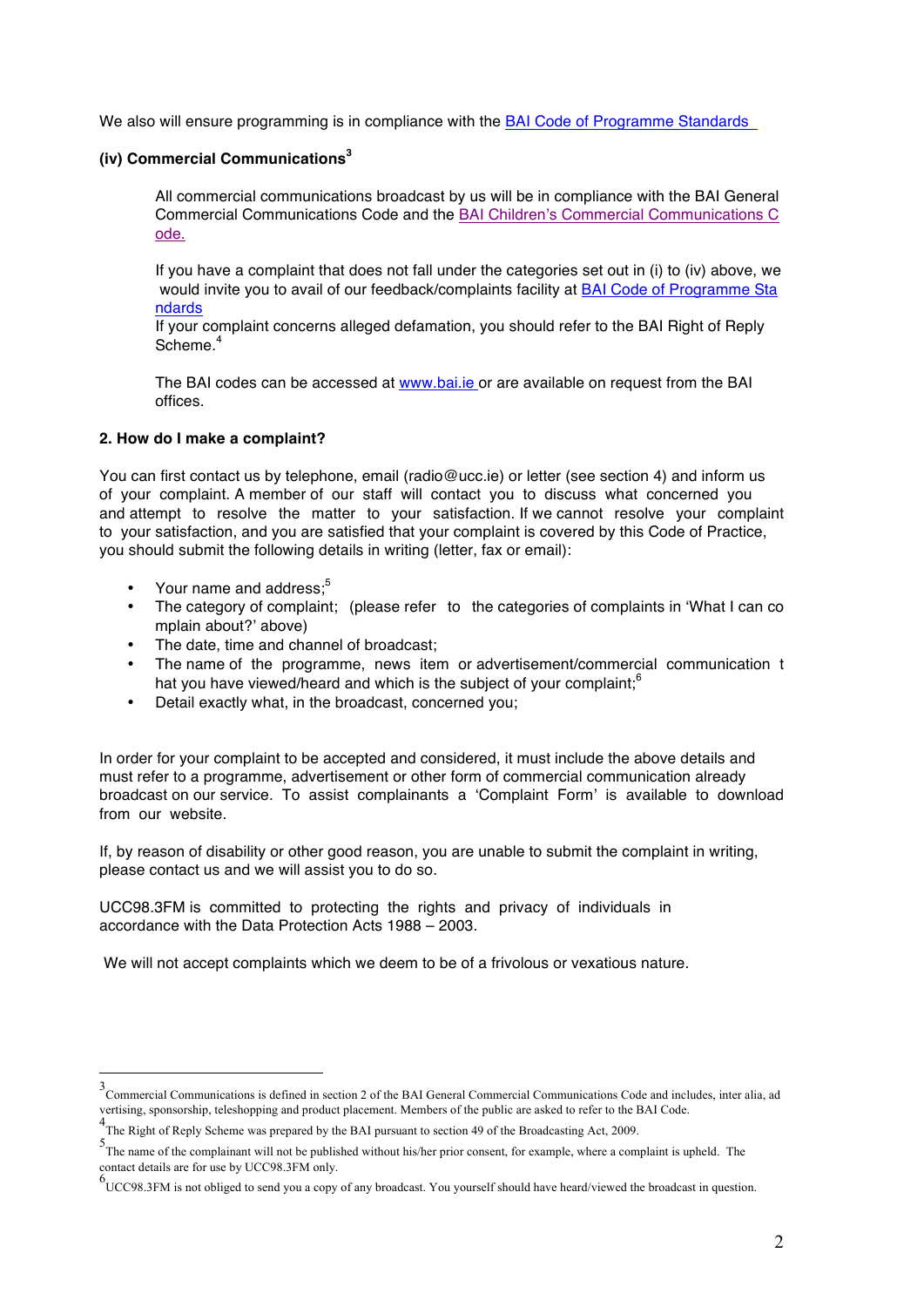## **3. How soon should I make my complaint after the broadcast?**

The Broadcasting Act, 2009 requires you to make your complaint not more than 30 days after the date of broadcast:

- (a) If your complaint relates to one broadcast, 30 days after the date of that broadcast;
- (b) If your complaint relates to two or more unrelated broadcasts; 30 days after the date of the earlier or earliest of those broadcasts;

(c)If your complaints relates to two or more related broadcasts of which at least two are made o n different dates; 30 days after the date of the later or latest of those broadcasts.

Complaints submitted outside of these time periods cannot be considered.

## **4. Where should I send my complaint?**

You should submit your complaint to the following address:

Station Manager UCC98.3FM Áras na MacLéinn Student Centre **UCC** Cork

Tel: 021 4902170 Email: radio@ucc.ie

#### **5. What will happen to my complaint?**

Once we have accepted your complaint we will work to resolve the issue/s as soon as possible. Your complaint will be carefully considered, investigated if necessary, and responded to in writing by a senior member of our staff.

- We will write to you to acknowledge receipt of your complaint within 7 working days. 4
- We will consider the issues raised in your complaint.
- We will listen to the programme/broadcast item identified in your complaint.
- Where appropriate, we will consult with any party to which your complaint relates, for example, the advertiser, the presenter or programme maker, to give that party an opportunity to provide observations and comments in relation to the issues raised by you.
- We will provide a response to your complaint which will, as far as possible, address all of the issues/concerns you have raised. We will set out the reasons for our decision on your complaint.

This response will be sent to you within 21 days from receipt of your complaint.

#### **6. What are the potential outcomes for my complaint?**

We may uphold or reject a complaint. Upholding a complaint means that we believe that o ur programming did not comply with our obligations covered by this Code of Practice. Rejecting acomplaint means we believe that our programming was in compliance with our